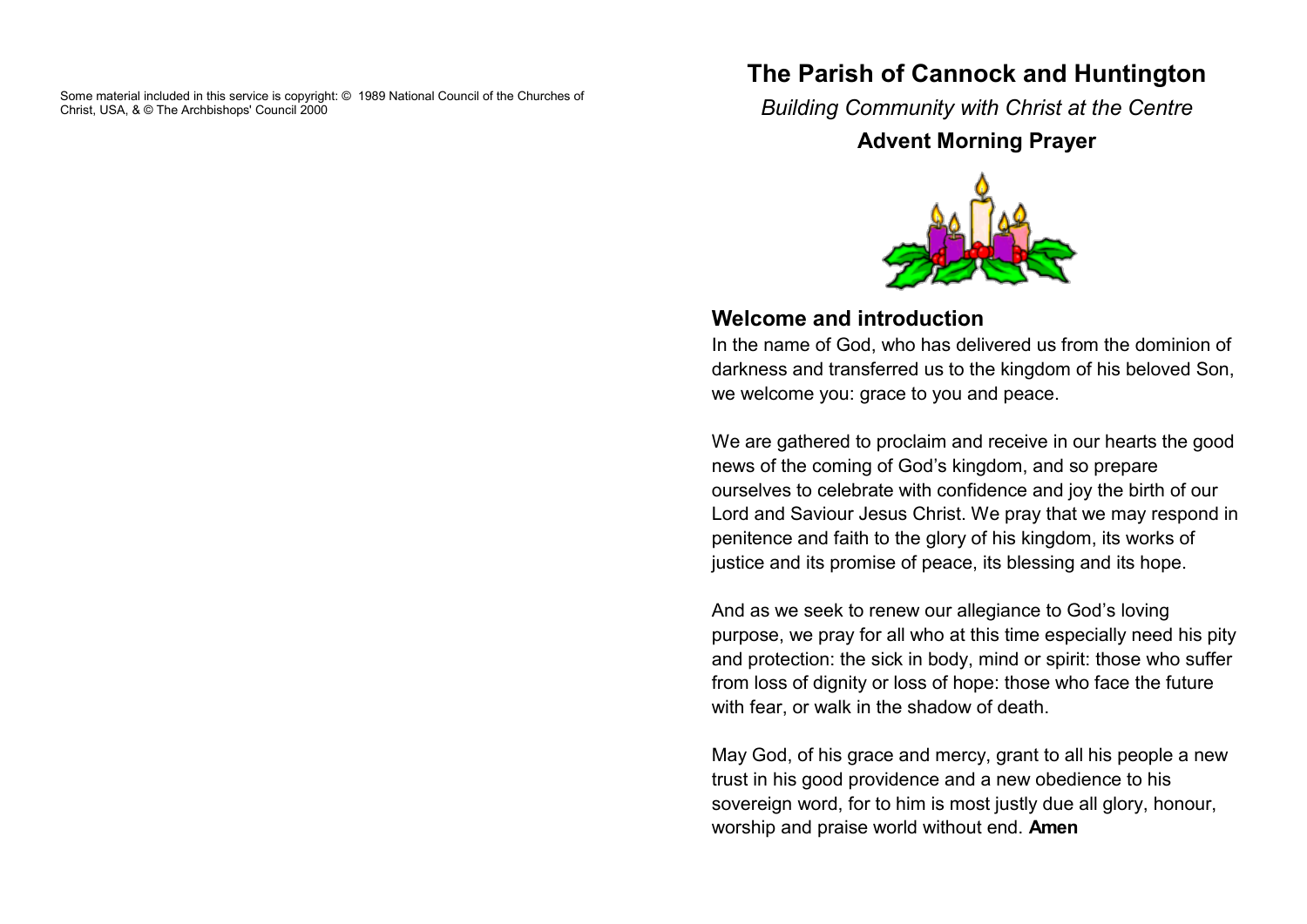O Lord, open our lips **and our mouth shall proclaim your praise.** Reveal among us the light of your presence **that we may behold your power and glory.**

Blessed are you, Sovereign God of all, to you be praise and glory for ever. In your tender compassion the dawn from on high is breaking upon us to dispel the lingering shadows of night. As we look for your coming among us this day, open our eyes to behold your presence and strengthen our hands to do your will, that the world may rejoice and give you praise. Blessed be God, Father, Son and Holy Spirit.

**Blessed be God for ever.**

### **The Lighting of the Advent Wreath Week 1**

People of God: awake!

The day is coming soon when you shall see God face to face. Remember the ways and the works of God. God calls you out of darkness to walk in the light of his coming. You are God's children. **Lord, make us one as we walk with Christ today and forever. Amen.**

# **Week 2**

People of God: be glad! Your God delights in you, giving you joy for sadness and turning the dark to light. Be strong in hope therefore; for your God comes to save. You are God's children. **Lord, make us one in the love of Christ today and forever. Amen.**

Lord, in your mercy **hear our prayer**

Awaiting his coming in glory, as our Saviour taught us, so we pray

**Our Father in heaven, hallowed be your name, your kingdom come, your will be done, on earth as in heaven. Give us today our daily bread. Forgive us our sins as we forgive those who sin against us. Lead us not into temptation but deliver us from evil. For the kingdom, the power, and the glory are yours now and for ever. Amen.**

# **The Blessing**

The Lord be gracious to us and bless us and make his face to shine upon us. Help us to be a blessing to each other and our communities that your ways may be known among us. Let all the people praise you, O God. Let all the people praise you. **Amen**

# **The Dismissal**

May the Lord, when he comes, find us watching and waiting. **Amen.**

Let us bless the Lord. **Thanks be to God.**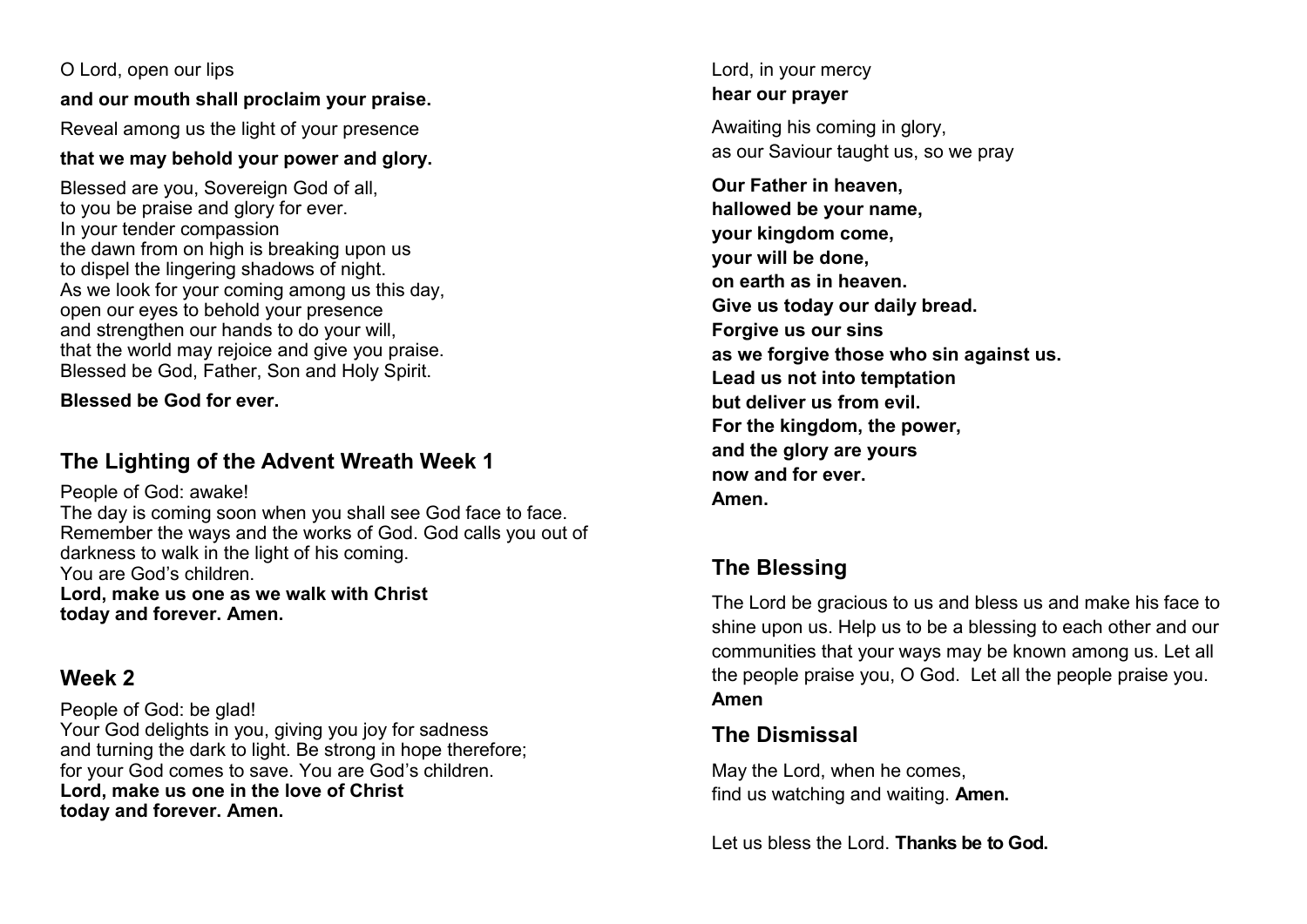**he is seated at the right hand of the Father, and he will come to judge the living and the dead.**

**I believe in the Holy Spirit, the holy catholic Church, the communion of saints, the forgiveness of sins, the resurrection of the body, and the life everlasting. Amen.**

#### *Or*

We say together in faith

**Holy, holy, holy Is the Lord God Almighty, Who was, and is and is to come.**

We believe in God the Father, who created all things; **For by his will they were created and have their being**

We believe in God the Son who was crucified; **For with his blood, he purchased us for God, from every tribe and language, from every people and nation**

We believe in God the Holy Spirit: **The Spirit and the Bride say, 'Come!' Even so come, Lord Jesus! Amen**

**The Collect** 

**Intercessions**

#### **Week 3**

People of God: return!

You are called to be God's own. From the mountains announce the good news. God comes in justice and peace, to all who follow his ways. You are God's children.

**Lord, make us one in the peace of Christ today and forever. Amen.**

#### **Week 4**

People of God: prepare! God, above all, maker of all, is one with us in Christ. Maranatha!

**Come, Lord Jesus!**

God, the mighty God, bends down in love to earth. Maranatha! **Come, Lord Jesus!**

God with us, God beside us, comes soon to the world he has made. Maranatha! **Come, Lord Jesus!**

We are God's children, we seek the coming Christ. Maranatha! **Come, Lord Jesus!**

### **Prayers of Penitence**

*The minister will say one of these sentences*

I will arise and go to my father, and will say to him, Father, I have sinned against Heaven, and before you, and I am no more worthy to be called your child.

*Luke15:18,19*

If we say that we have no sin, we deceive ourselves and the truth is not in us: but if we confess our sins he is faithful and just to forgive us our sins, and to cleanse us from all unrighteousness.

*1John1:8,9*